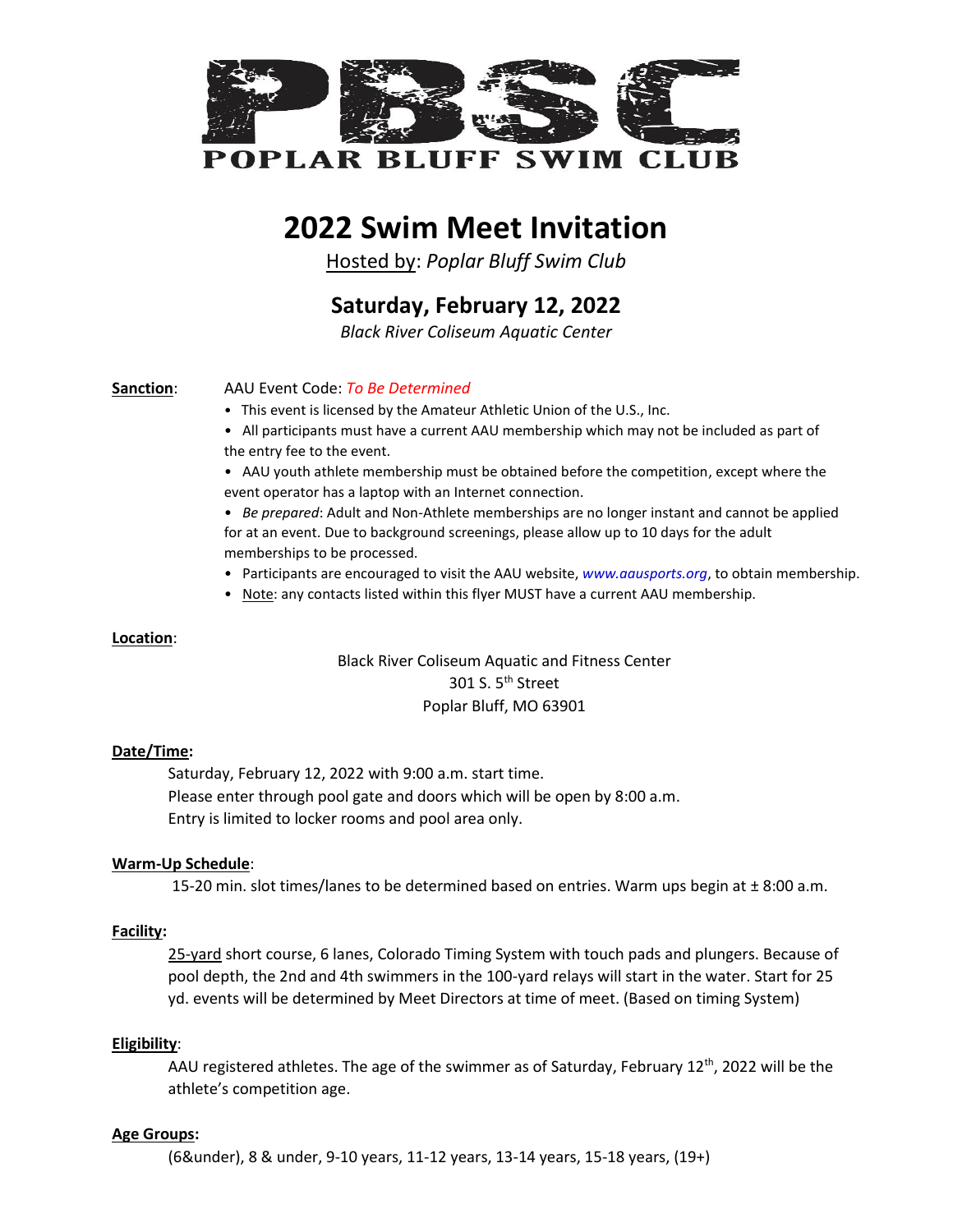#### **Officials:**

Officials are welcome and needed. Officials meeting at **8:30 a.m.** at the computer table.

#### **Coaches:**

Coaches meeting at **8:50 a.m.** at the computer table.

#### **Timing:**

#### *Colorado Timing System (System 6 Console) & Single-Line Scoreboard*

*Tentative plans are as follows:*

• ± 13&O Events: Touch Pads (Primary Mechanism)

Plunger(s) (Secondary Backups)

Stopwatch Timers (2 Per Lane) (Tertiary Backups)

• ± 12&U Events: Plunger(s) (Primary Mechanism)

Stopwatch Timers (2 Per Lane) (Secondary Backups)

Each team will be asked to provide volunteer timers.

• Timers' Meeting: **8:40am** @ Computer Table

### **Events:**

### *Seeding vs. Awards*

Events will be seeded such that all athletes competing in a given stroke/distance will be combined into a single event for racing. (See: Schedule of Events, p. 4.)

The swimmer who finishes first in each of these mixed gender/age heats will earn a heat-winner award.

However, the final results will be sorted into specific age/gender categories – the primary awards (ribbons and high-points) will be determined accordingly.

• E.g. The 8&U girl who posts the fastest 50 Breast among all 8&U girls will be awarded a 1<sup>st</sup> place ribbon and 9 points whether or not she placed first in her heat. Etc., and so on.

### *Yards vs. Meters*

The Black River Coliseum is a short course yards ("SCY") facility (the pool is 75 feet long). Each swimmer should be entered with his/her seed times in short course yards format.

- If needed, it is permissible (encouraged) to enter swimmers with seed times obtained by mathematical conversion.
- E.g. a swimmer has no prior 100-yard time in 100 Butterfly, but her 100-meter butterfly time is 2:00.00 (from a Perryville or Pocahontas meet). The swimmer should be entered in the 100-yard butterfly event with a seed time of  $1:48.01$ . (See: [Swim Time Converter.](https://www.swimmingworldmagazine.com/time-conversion))
- When a swimmer has no prior time in any format, he/she should be entered with NT.

### *Other*

- Over the top starts may be done for all events 50y+ (depends on anticipated timeline)
- No bullpen will be used. Swimmers will report directly to the starting blocks.
- Relays: See Schedule of Events, p. 4.
	- o The "club" free relays will be scored and points will be assigned to teams competing.

### **Scoring:**

*Individual Events: 9, 7, 6, 5, 4, 3, 2, 1 Relay Events:* 18, 14, 12, 10, 8, 6, 4, 2

#### **Results:**

Results will be posted in hard copy on the lobby wall/windows, and digitally via the Meet Mobile app. Coaches/entry coordinators will be e-mailed results in .pdf format and TM import format.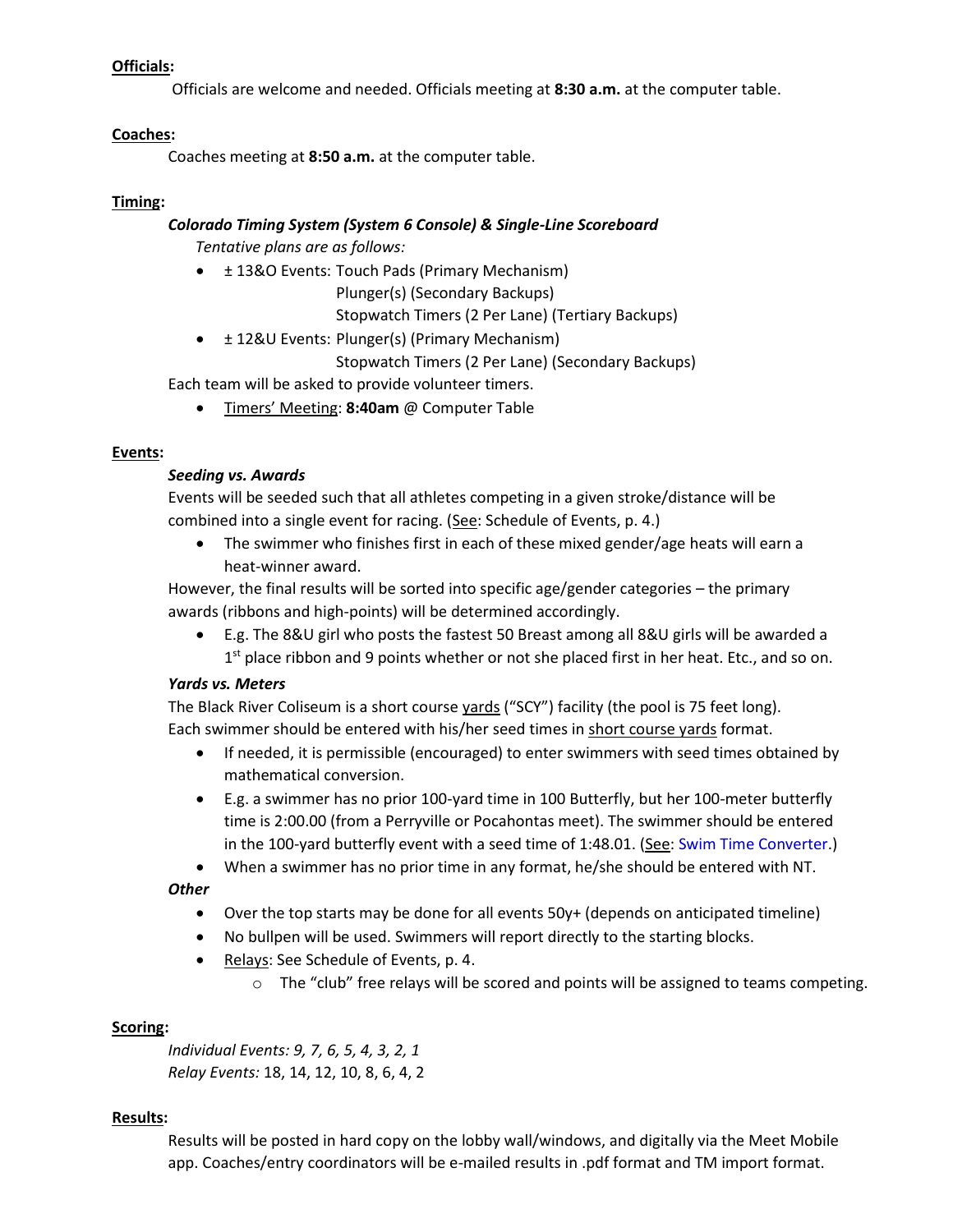#### **Awards:**

Heat winners will receive an award (the swimmer who touches the wall first in each heat). Ribbons (determined after results are sorted by gender/age group): Individual 1st-8th and Relays 1st-4th. High point medals (based on individual event results; relays are not taken into account) will be awarded for 1st-3rd in each age group and gender. All awards will be mailed to participating teams following the meet.

#### **Entry Limit:**

Each swimmer may swim a maximum of 5 individual events and 2 relays.

#### **Entries:**

#### *Teams (Preferred Method):*

All teams are encouraged to enter the meet via Hy-Tek entry file. Entries must be sent to Grant Collins at *gcollins63901@gmail.com* by **8:00 p.m.** on **Tuesday, February 8th**. Please include a contact name and phone number. An e-mail that your entries were received will be sent to you.

• Meet day is a *very* busy day. Please make every possible effort to finalize/perfect all entries before the day of the meet. It may be possible to add last-second entries given emergency/exceptional circumstances, but only to events where open lanes are available.

*Alternate Method: (Appropriate & Acceptable For Individual Swimmers, Unattached, Etc.)* 1. Join the AAU as a member at *www.aausports.org*.

2. If not entering with a team, please download the free Hytek Lite Software: [https://hytek.active.com/downloads.html.](https://hytek.active.com/downloads.html)

3. Obtain the event file by e-mailing *gcollins63901@gmail.com*, then e-mail the completed HyTek TM file back (include your name/phone #). An e-mail will be sent to confirm the entries received.

#### **Entry Fee:**

**\$30** per swimmer. All fees are due before the start of the meet. Entry fees may be mailed to: Grant Collins, 2166 N. Westwood Blvd., Poplar Bluff, MO 63901. Please make checks payable to: *Poplar Bluff Swim Club*.

**Hospitality**: Will be provided for coaches, officials, and timers.

**Meet Director:** Grant Collins, gcollins63901@gmail.com or 573-718-9737

**Meet Referee:** TBD (Volunteers are appreciated.)

**Meet Starter:** TBD (Volunteers are appreciated.)

#### **Rules/Safety**:

This is an AAU sanctioned meet and USA rules shall govern the meet. Possessing a still, video camera, or a cell phone with video capability is absolutely prohibited in all dressing areas, locker rooms, bathrooms, or any other location where swimmers may be dressing. Any person found possessing such devices in these areas will be asked to leave the meet. Please remind parents that any concerns should be directed to their child's coach and NOT to any officials or coaches of other teams. No alcohol, vaping, or smoking. No glass containers allowed on the pool deck.

#### **Lodging:**

Fairfield Inn & Suites, Drury Inn and Suites, Hampton Inn, Super 8, Holiday Inn, Comfort Inn